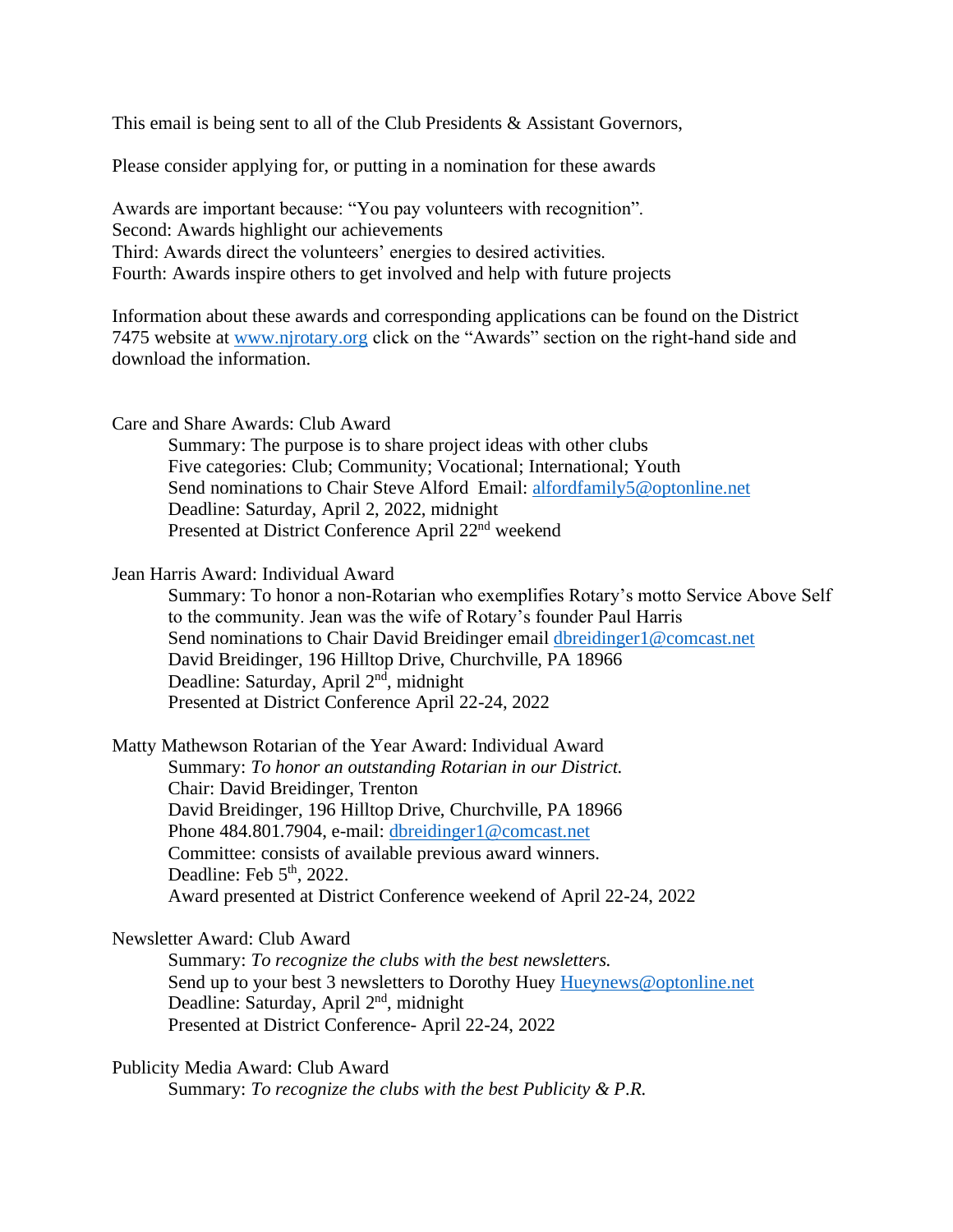Send up to your best 3 public media stories to Dorothy Huey [Hueynews@optonline.net](mailto:Hueynews@optonline.net) Deadline: Saturday, April 2<sup>nd</sup>, midnight Presented at District Conference- April 22-24, 2022

## Website Award: Club Award

Summary: *To recognize the clubs with the best website.* Send a narrative as to why you believe your website is outstanding including a link to the site to Dorothy Huey [Hueynews@optonline.net](mailto:Hueynews@optonline.net) Deadline: Saturday, April 2<sup>nd</sup>, midnight Presented at District Conference- April 22-24, 2022

Club Social Media Award: Club Award

Summary: *To recognize the clubs with the best social media presence.* Send a narrative as to why you believe your club's social media presence is outstanding including examples of your social media to Dorothy Huey [Hueynews@optonline.net](mailto:Hueynews@optonline.net) Deadline: Saturday, April 2<sup>nd</sup>, midnight Presented at District Conference- April 22-24, 2022

## Significant Achievement Award: Club Award

Summary: *The Significant Service Award is designed to give districts an opportunity to recognize club activities that address a significant problem or need in the local community. Only projects implemented by a single club are eligible for the award. Each club president may only nominate one project per year to the District Governor. Projects previously recognized with a Significant Service Award are not eligible.* Send application to Chair David Breidinger [dbreidinger1@comcast.net](mailto:dbreidinger1@comcast.net) Deadline: Saturday, April 2, midnight Presented at District Conference- April 22-24, 2022

District 7475 Rookie of the Year Award

Summary: recognize a new Rotarian who best exemplifies Rotary's Moto "Service Above Self" in his or her first year as a Rotarian *..* Send application to Chair David Breidinger, [dbreidinger1@comcast.net](mailto:dbreidinger1@comcast.net) 196 Hilltop Drive, Churchville, PA 18966 Phone 484.801.7904. Deadline: April 2, midnight. Award presented at District Conference weekend of April 22-24, 2022

## Bob Pityo Vocational Service Award: Individual Award to a Rotarian

Summary: *Presented to the Rotarian who best exemplifies the Principals of Rotary's Second Avenue of Service.* Send nomination to Chair John Shockley – [johndg2223@aol.com](mailto:johndg2223@aol.com) Deadline: Saturday, April 2, 2022, midnight Presented at District Conference- April 22-24, 2022